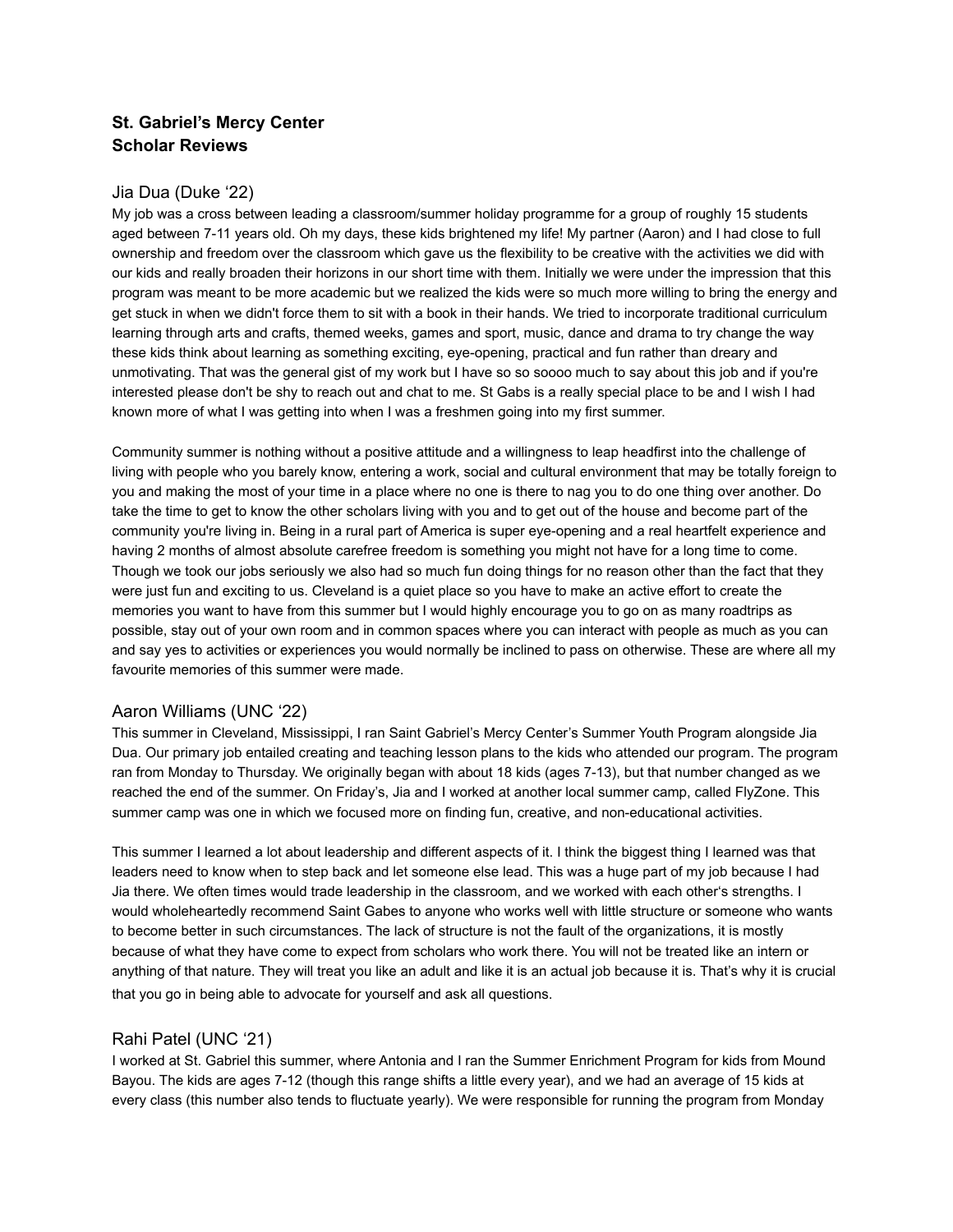through Thursday, so we had to come up with lesson plans for every day. We were also in charge of getting snacks for the kids every week. Every Robertson scholar class that has worked at St. Gabriel has left a binder filled with their lesson plans, though, and that helped a lot with planning once we got there. We also went on a field trip to the Grammy Museum and the skating rink, which the kids loved.

Working in Mound Bayou and meeting the people there is one of the most rewarding parts of working here. The history of the town, and the pride in community that the people there have is so unique. I'd definitely recommend attending a church service there, meeting locals, and developing relationships with the town.

# Antonia Young (Duke '21)

From Monday to Thursdays 1-4pm I was a teacher for the Summer Youth Enrichment Program at St Gabriel Mercy Centre in Mound Bayou (a 15-minute drive from the house). My co-teacher and I would get to work at 9 am and do lesson plans until the kids arrived at 1 pm. We were teaching grades 3-7 with full reign over lesson plans, which meant full creative freedom over what to teach and how to teach it. My second job was on Fridays from 10am-5pm working at the GRAMMY Museum Mississippi. I created a presentation tying Blues music to the Civil Rights Movement for outreach for teachers in the area.

I want to advise other scholars to have FUN and be KIND to yourself! These kids are amazing and they are smart and want to learn. Kids, as you may know, also can be rambunctious at times so learning how to set boundaries is really important. You will learn when is the right time to be their friend and when the right time is to be their teacher. Challenge yourself to be creative with lesson plans- its hard but the effort is definitely worth it. Make sure to do arts with the students as well as the usual courses because they don't do heaps of it at school. They really enjoyed painting and acting. Make sure to listen to them because what they have to say is really important and insightful. I learned a lot from them. I also learned that it is so important with kids to keep your word and not make promises you can't keep because they will hold you to it. Also, make an effort to get to the know the people you are working with at St Gabriel Mercy Center. They have great stories to tell about the area and are so kind and welcoming. I was lucky enough to form a bond with one of the women who worked there and it was so nice to talk to her when I was struggling (which happened often).

My biggest piece of advice for outside of work; travel, travel, travel! I was lucky enough to find people in the house to travel with every weekend, which meant I got to spend every weekend exploring Southern locations and culture. Don't be afraid to spend your budget on things such as Air BnB, southern food, museum tickets if required and new experiences. Cleveland is close to Memphis, Greenville, Greenwood, Jackson, NOLA, and Nashville (some of the places we went). Some of us were even lucky enough to make it to the Legacy Museum and the Lynching Memorial in Montgomery, Alabama. We were also really lucky to have four cars between 10 of us so, if possible, try to get 3-4 cars to Cleveland for transport. It allows people to split up and go where they want to ensure everyone has the experiences they are seeking. The area is steeped in history and culture and there are so many sites to see. I learned so much about America's history and feel as though I understand it a lot better than I did before, which I am so grateful for.

# Esosa Asemota (UNC '20)

During this amazing summer, I lived in Cleveland, MS and worked in Mound Bayou, MS with St. Gabriel's Mercy Center. At St. Gabriel's, I was a camp counselor for a summer enrichment program for younger students (the age range was 7 - 11 years old). The camp ran on Monday - Thursday, 1-3 pm. My co-counsel and I were able to develop and implement our own curriculum with a great amount of freedom. Advice for other Scholars.

First off, I 11/10 recommend St. Gabriel's. I am so thankful for the work I was privileged to do and the beautiful people I was able to meet.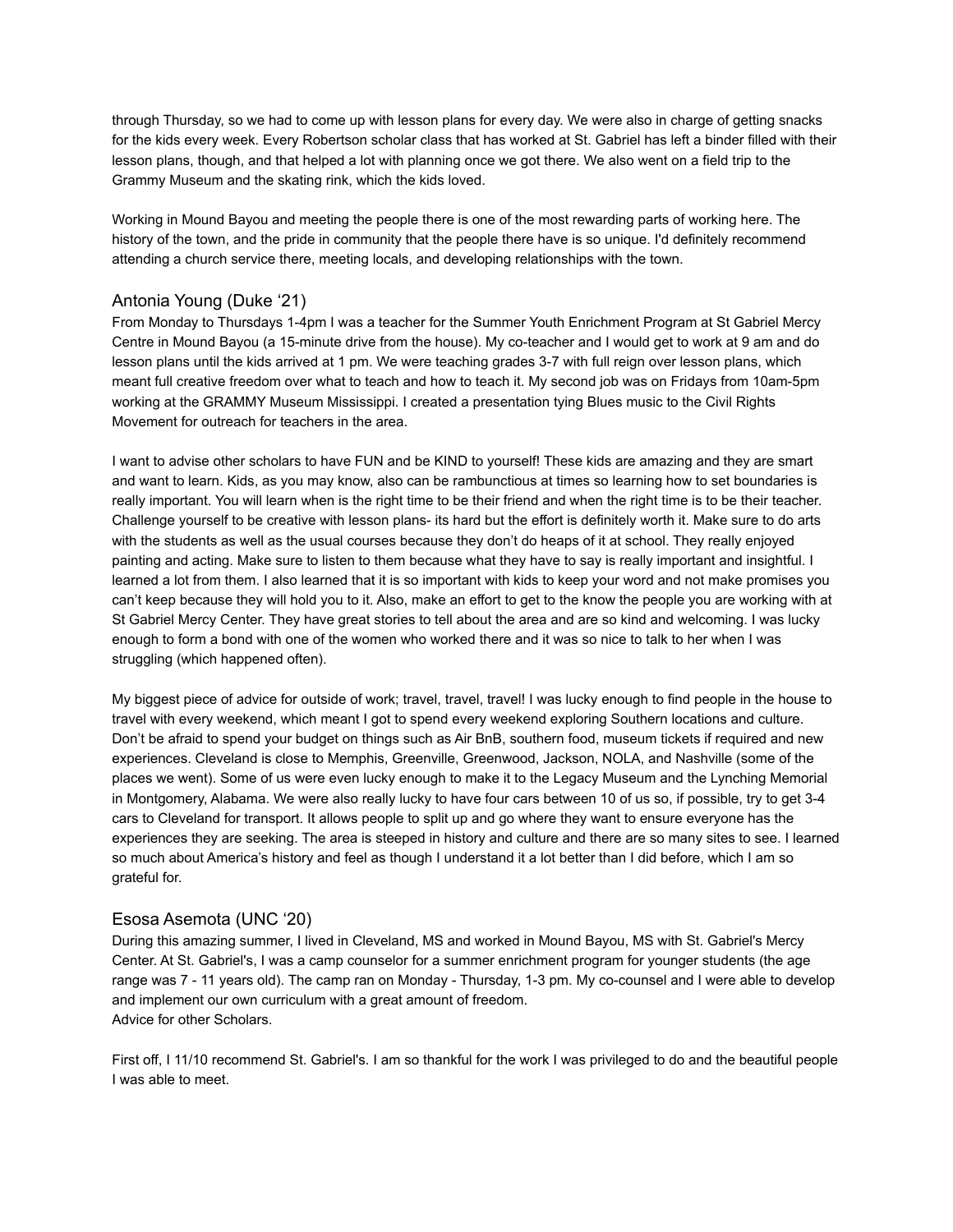The kids at St. Gabriel's are so lovable. That does not mean that they are always super easy, but they are so precious and so full of potential. Despite the challenges of being in under-resourced school system, they are a smart bunch. Teaching is hard, and some times will be more difficult than others - sometimes, you may find yourself feeling drained or frustrated. You may find yourself feeling like you aren't making enough progress. But, in those moments, I urge you to keep going, and not half-heartedly, but with everything you have. As coined by a Navy Seal, "when your mind is telling you you're done, you're really only 40 percent done". You still got more than half of that determination juice in you! Pour out as much as you can during these two-three months. Of course, self-care is super important, and I am most definitely not advocating you neglect that (you better, please) I am simply saying don't give up, because these kids are so worth it. Let them be left with something more than the year in which the Constitution was signed, or how to spell 'legislation', or how to do long division - all those things are important, but leave them with something in their heart as well as their mind. Leave them with the understanding that they are valuable, loved, and capable of greatness.

It might take everything inside of you, but I promise you will not leave with regret.

Do your homework - there are so many resources online and within the Robertson program - and prepare to be the very best teacher you can be.

## Rachael Murtagh (Duke '19)

I worked at St Gabriel's Mercy Center in Mound Bayou. It was a 20 minute drive from our house on Shumate Circle in Cleveland. A sort of taxi service transported Visrut and I to and from work each day, but we had some issues as some days there'd be no driver to pick us up, and they were always late.

The center itself is a remarkable place. It's run by a small group of helpful staff members, including a group of nuns. The Sisters are some of the kindest and most helpful people you will ever meet. Unfortunately, they were back in Wisconsin for their retreat for the majority of my time at St Gabriel's, so I didn't get to see as much of them as I might have hoped.

The center runs many different programs, offering a diverse range of services to locals. Here is an excellent article that accurately and succinctly explains each program at the center, and who runs it. <http://www.mississippicatholic.com/tag/sister-monica-mary-dequardo/>

The only program the article doesn't mention is ours! So Visrut and I ran a Summer Youth Program for 2nd-6th graders. The program is designed to help the children learn through fun activities. We have a focus on literacy and numeracy, but a main role is to broaden the student's horizons and teach them things they wouldn't have the opportunity to learn at school. For instance, what better way to learn about Europe than from a European like myself!? And surely the best way to aide an introductory French lesson is to sample French baguettes! Visrut was able to teach the children about India. And we learnt lots about dinosaurs, plate tectonics, volcanoes, plants, the human body and so much more. Sometimes it was hard to find the right balance between fun and learning, but all of the children who completed the camp thoroughly enjoyed it. We had 27 or so applications, at first around 18 students would turn up, and then that dwindled to a solid 13-15, and dropped off again after 4th July. Some students who come to stay with relatives for the summer leave the area towards the end of camp, others don't return if they get in trouble at camp. But for the 2 of us, having about 12 regular campers was a perfect number. Our age range was 6-12, which meant we had to be more creative with planning activities to try to make sure students are stretched accordingly and don't get left behind or left sitting bored. Camp officially ran from 1:30-3:30pm, but children would always arrive early and leave late. After a few weeks in some students would arrive as early as 10am. Behaviour wasn't too bad an issue. Of course there's a group of mixed age students, attending a camp during their summer, so you'll have to work to keep them focused and engaged to try to ensure the best behaviour possible. There are always some characters, and some of the worst behaved students didn't return after the 3rd week.

Our morning's usually consisted of a meeting with the center directors followed by lesson/activity planning and setting up for the afternoon with the children.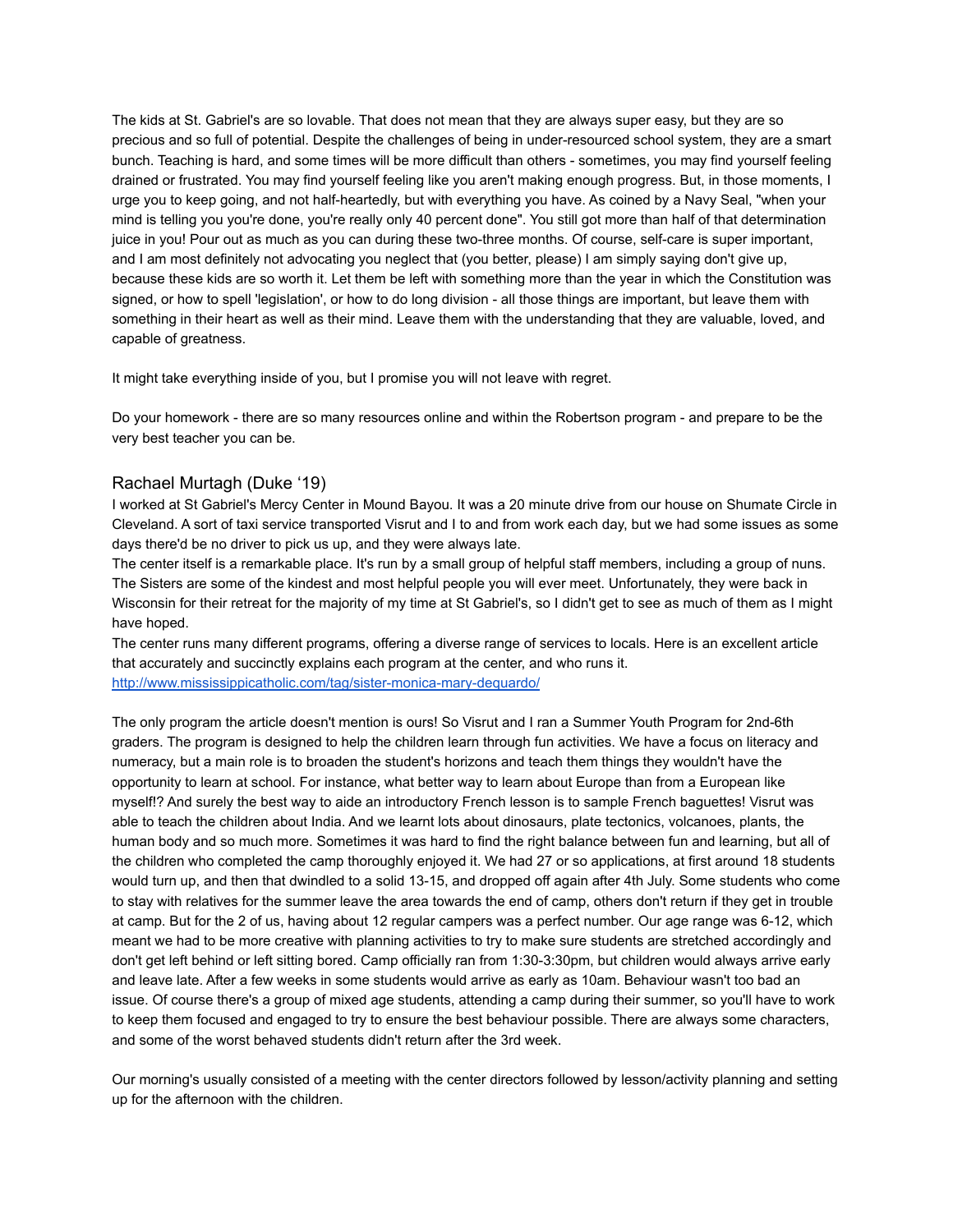Every Friday there was no camp, so we'd go to Walmart in Cleveland to buy the children's snacks for the next week. The children would have a snack and recess break in the middle of camp.

The kids are the whole reason we're there, and you will truly become their friends. Warning: You will grow to love these children and saying goodbye to them will be hard.

You may have really productive days, where the children are very engaged, love every activity, learn lots, have fun, and are surprisingly well behaved.

You will have more challenging days, where the children don't like the activity you've planned and/or behave very badly, and you don't feel they've taken anything from the day, and you're left to clear up a classroom that looks like a bomb-site!

The important thing is to go with the flow. Celebrate the great days, Accept the tough days. Learn what goes well, and what doesn't, and plan accordingly. Be ready to adapt your lesson plans.

Boredom will lead to bad behaviour so always differentiate your tasks to give the older/more able students more challenging work (not just heaps of easy work) to push them and keep them focused. At the same time, if a task is way too tough then students won't engage, so have a wide range.

Be firm with discipline from the beginning.

Try to get involved with the other programs at the center.

Visrut Sudhakar (2019) Ben Ayto, Lizzy Zhao, Liv Linn (2018) Virginia Hamilton & Jacob Olliffe (2017)

#### Jacqui Slorach

James and I were essentially given a space at the community centre, a strong support network and resources and asked to teach something to the 30 local kids over 2 months. We constructed a curriculum, discipline system, and learned as we went as to what interested and didn't interest the kids. It was challenging and fantastic. We both definitely learned more than the kids did. Our Robertson group in Mississippi was very active also. We went away most weekends, spent a lot of time bonding as a "family" and tried to truly explore Mississippi and learn what it was about.

Get involved in as MUCH as you can! Mississippi is definitely one of the places that will really help scholars develop as a tight knit group. We had the chance to visit New Orleans and noticed how different the dynamics were, they tended to do a lot more of their own thing. If working at St Gabriel, I would definitely suggest looking back over the past scholars folders to see what we have done before you - you won't believe how immensely helpful it is. It is also a good idea to go into it with some idea of not necessarily lessons or what you want to teach, but what you want the children to take away from the whole summer because it will affect the entire camp. Also, we had mapped out as a group a plan of what we were going to do each and every weekend. We had a calendar on the door for all to see with the dates of our trips and that was super handy and kept us active, busy and adventurous! I would definitely recommend making a plan. I would also highly recommend taking a trip down the Mississippi. We did that in a Kayak as a group at sunset and it's one of my fondest memories to date.

James Smith (UNC '16)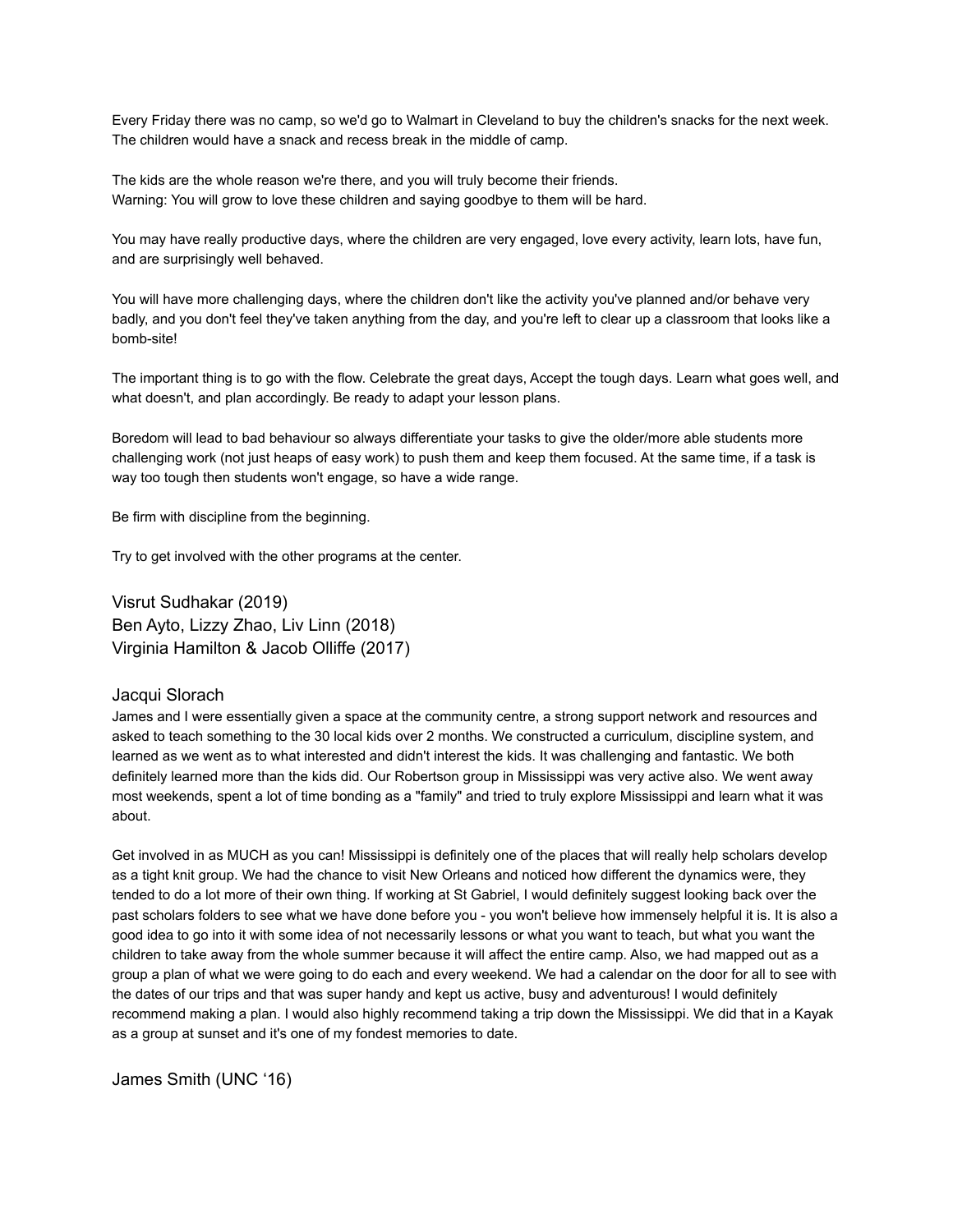I worked as the co-director (with one other UNC scholar) of a summer youth enrichment program at the St. Gabriel Mercy Center in Mound Bayou, Mississippi. Program participants ranged from 1st to 7th grade. We designed a 7-week curriculum, discipline system, etc. and focused on science, world cultures, and entrepreneurship.

My summer in Mississippi was probably the best part of my undergraduate experience so far. Make sure a couple people have cars and go on trips! We traveled all over Mississippi and the Southeast US. Definitely visit the scholars in NOLA for the 4th of July and go on a tour of the Mississippi river with the Quapaw Canoe Company.

## Minali Nigam (Duke '15)

As a program coordinator for St. Gabriel's Summer Youth Program, my responsibilities entailed coming up with fun learning activities for the children, implementing a disciplinary system, and helping direct the final performance at the end of the program. In addition, I tutored a student for the ACT and shadowed Ms. Davis and Ms. Black, two volunteers for the Parents As Teachers program.

Everything you need to know (in vivid detail) can be found at <http://msdeltasnapshots.blogspot.com>

## Julian Borrey (Duke '15)

St. Gabriel Mercy Center was a community center which provided free services to enrich people in the community. This included free sewing classes, child caring lessons and the summer youth program which the Robertsons ran. We designed a 6 week program for students to have enriching education experiences which they wouldn't get anywhere else. These children were usually single parented and often by their mothers whom would be working long hours. These kids lacked a role model and things to do in the summer break. The Robertsons provide useful activities for them. In our time slot which was 2-5pm we did things like make model rockets, examine a sheep brain and build a water filter. Working with these kids was very fun but very difficult because usually they would have terrible classroom decorum. Please ask for the log book to get a better description on the types of activities that we did. SGMC is run by a few paid people from the community and many volunteers. It was extremely flexible work in the sense that you had full control of the content and running of the camp. This therefore entailed lots of initiative and planning for each day. Our two biggest themes for this camp was science and world culture which I think were good because the kids had little exposure to both.\* teaching\* inspiring\* kids\* enrichment\* discipline\* organize

Working at SGMC will teach you about seriously disadvantaged kids in Mississippi and you have the chance to make an impact but it is extremely challenging. Running the camp was a test of endurance because discipline had to be constantly controlled while running the entire day's activities. It was rewarding but it is one of those positions that almost regardless of what you do you look back and wish you did more.

The sort of person who would like this role is one who likes working with kids and developing communities. You need to have patience but also be firm when necessary. These kids are a tough bunch to handle but the right mindset will get you there.

# Kat Zhang (Duke '14)

I helped organize St. Gabriel's summer youth program along with two other Scholars. This program, which lasts from noon to 3 p.m. on Mondays through Thursdays, attracts about 30 children between grades 2 and 7 (the number of attendees wavers from year to year). St. Gabriel's offers a wide range of other programs and services, but I was not substantially involved with any of them. My day-to-day tasks included:- Teaching English (and a random assortment of other things)- Supervising morning activity and recess- Distributing snack- Administering discipline- Organizing special activities such as parties, field trips, and special activities

Of the three teaching internships in Mississippi (GRS, Sunflower, St. Gabriel's), St. Gabriel's has the least structure by far. This can be a positive aspect, seeing as it allows the teachers to take a lot of liberty in designing their own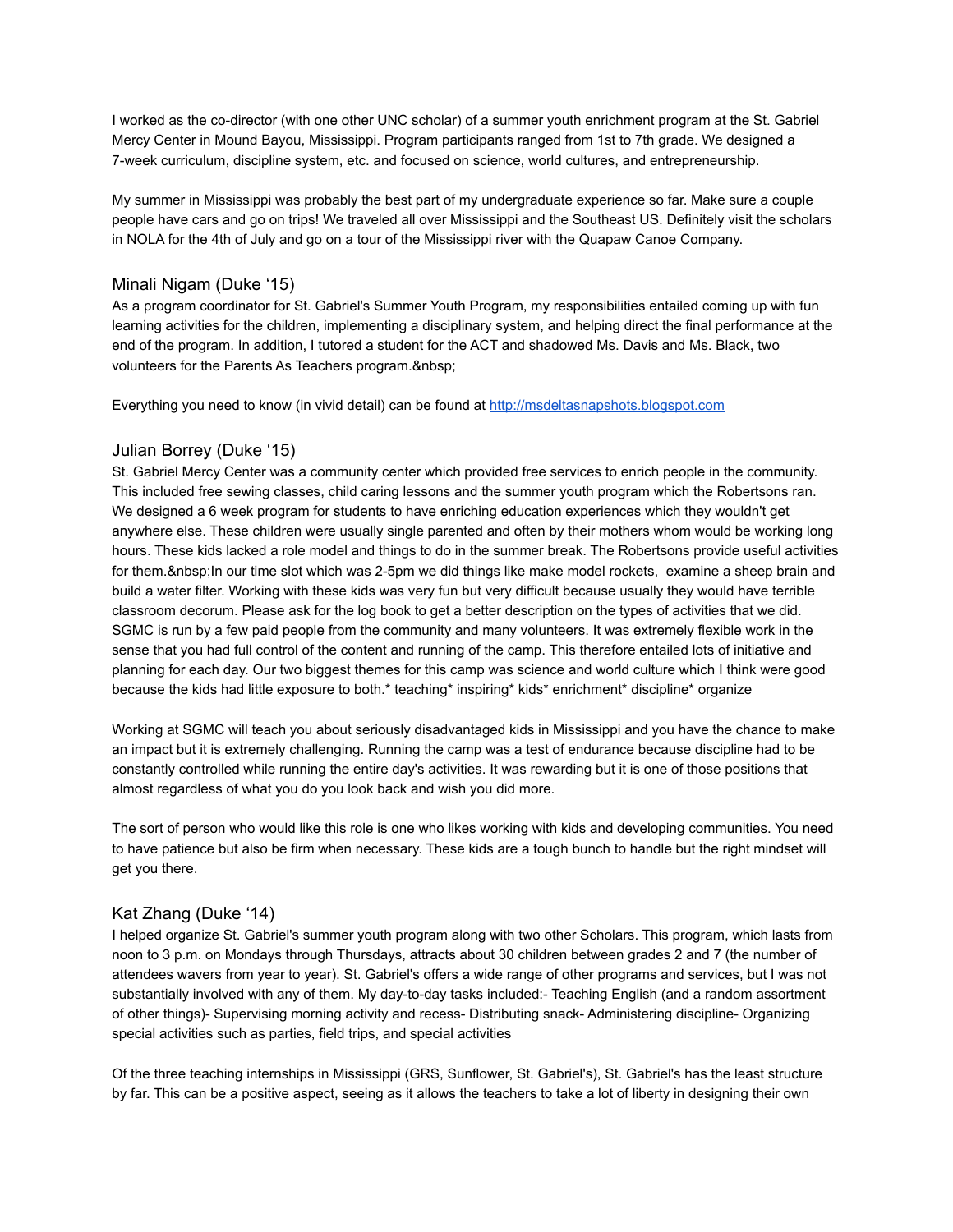summer. On the other hand, it can be frustrating as well. Unlike GRS and Sunflower, the three Robertson Scholars are the only people running the program. We do not have other teachers or staffers whose sole responsibility is to oversee the program. Our mentor Sister Donella is always available to help, but think of her as a consultant rather than a director. Scholars in this placement will have to be responsible for everything from determining a daily schedule, establishing a disciplinary system, planning their own curriculum, and watching the children from the beginning of the day to the very end. If you are thinking of working at St. Gabriel's, know that it will be totally your show. You will have to run it.

Something else to know is that St. Gabriel's is not an academic program. This is very, very important. The other Scholars and I did not understand this going into last summer. We thought our role was to teach academics - reading, writing, math, and so forth -- to the kids. Unfortunately, we did not learn until later after much difficulty and agonizing, that our mentor had envisioned something completely different: a program based more around fun than learning. That's not to say you can't teach any academic lessons at all. But know that the kids are hugely underperforming. Many of them cannot read or write, which makes real academic progress overwhelmingly difficult. They are much happier (and well-behaved) engaging in active outdoor pursuits than sitting in a classroom listening to you. Organize your summer around that. Make fun your objective rather than learning. You can intermingle academics with your other activities, but it should not be the crux of the program. I hate to call it ""babysitting,"" but that's what it is in a way: shoot for healthy fun, not the transfer of real and substantial knowledge.

#### Daniel Strunk (Duke '14)

St. Gabriel's Mercy Center, Inc. is an outreach program affiliated with the Sisters of Mercy. It provides services and support for the Mound Bayou community, one of the oldest and longest lasting all African-American communities in the United States founded by former slaves. These programs include emergency assistance (including financial), parent training, sewing education, GED course instruction, senior outreach, a computer lab for the community, a thrift store, and a summer youth program. Of most significance to Robertson Scholars is the summer youth program, as this is almost exclusively what they will manage during their internships.Key Work Responsibilities: In reality you only have one work responsibility-- conceive and execute the Summer Youth Program. In meeting this one goal, however, you have several sub-goals. These include:Running the actual program.The program runs from 12-3pm Monday-Thursday. You are responsible for supervising anywhere from 20-40 children during this time.Organizing group activities and individual activities for the students, making sure that these activities are fun. The Summer Youth Program should be viewed as more akin to a "Summer Youth Camp" than a "Summer Youth School". Your primary job is to make sure the students have fun, and if they learn in the process, that's all the better. Cleaning up after each day's activities.Organizing an end of the program ceremony put on by the children for the parents and members of the community in your spare time you can help out with any of the other programs St. Gabriel's offers.One Key Contribution I Made: See the attached document I typed indicating advice for future scholars who choose to work at St. Gabriel's. One Internship Related Challenge: This wasn't a "challenge" so much as it is simply something significant that happened to me while I interned at St. Gabriel's. If you work at St. Gabriel's you will be fully exposed to real, legitimate African-American rural poverty--there is a complete breakdown of the nuclear family, and 84% of the residents receive federal support as their sole source of income. I came away from this experience with a more clarified understanding of poverty, race relations, family values, religion, and policy stances. If you would like more details on my personal experiences with each one of these specific areas, feel free to contact me. But what I mean to express in typing this is simply the fact that you will likely be exposed to a similar "clarification experience" in these areas if you choose to work at St. Gabriel's.

Who Might Be Well-Suited for this Position-- Someone who enjoys working with children, who is creative, physical, and outgoing. Someone interested in poverty, education, rural living, or governmental programs that interact with these things. Someone who loves games, and is organized, because you will essentially be creating a program from scratch. I can speak to my fellow males when I say that these children have very few, if any, positive male role-models in their lives, so I feel at least one male should be there, in addition to at least one female. In short, just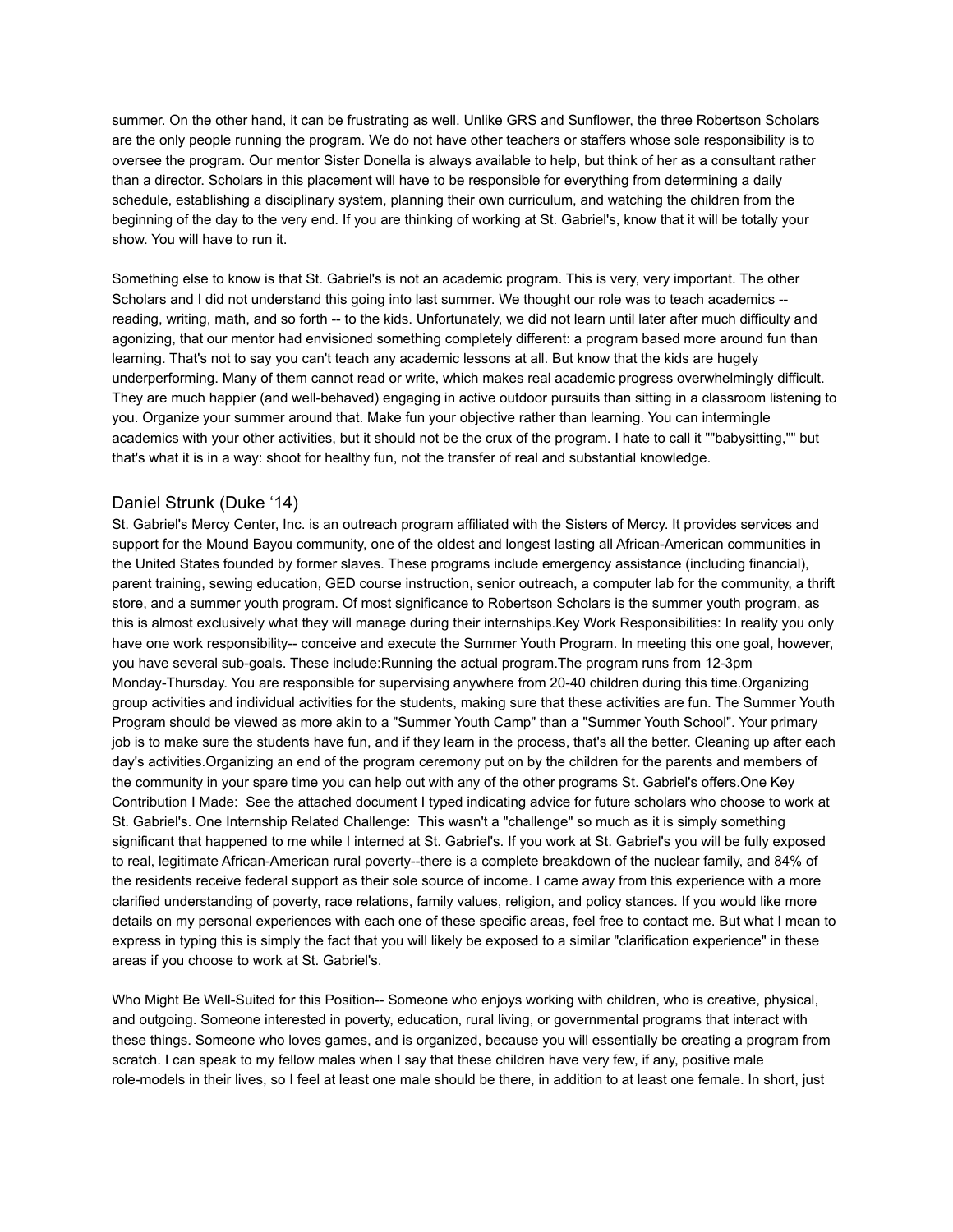think about a perfect camp-counselor who has the organizational skills to create a 6-week program from scratch. That's the perfect person for this.

What one could do (or what resources one could access) to prepare for work with the organization-- Come prepared with ideas for activities or games. Get both a tour of the Delta and of Mound Bayou early on. Understand that these children are at an extremely, extremely low educational level in comparison to their peers nationwide (ex. 6th and 7th graders who can hardly read), so don't get over-ambitious in your preparations. Be openminded, and maybe research Mound Bayou's history and the Delta in general if you'd like to.

# Deo Fagnisse (Duke '14)

St Gabriel's Mercy Center offers a variety of services to the community of Mound Bayou, the oldest All Black municipality in the nation. In this city where more than 80% of the inhabitants rely on government welfare as primary source of income, the Mercy Center offers Senior Outreach activities, sewing program, GED training, Social services... During the summer, the center (in collaboration with the Robertson Scholars Program) provides a summer program for kids in the area.For this summer (2011), the Summer Youth Program registered approximately 35 youths from grade 2 through 7. The key responsibilities as summer youth coordinator were:Provide a 'curriculum' and roadmap for the summer; Prepare 'classes' and activities from 9am to 12pm everyday; Keep track of students' attendance and enforce discipline; Implement the 'curriculum' Mondays through Thursdays from 12 to 3 pm; Cleanup facilities used from 3 to 3.30pm; Debrief with the nuns from 3.30 to 4pm; Host an end of summer program show.Personally, for the first five weeks, I tried teaching maths and basic statistics. However, during the last two weeks, the focused shifted towards basic entrepreneurship.

This summer placement is the right one if you are interested in:

#### Exploring the rich history of the MIssissippi Delta

Getting to meet, tutor, have fun with and mentor primary school students Finding out more about Education, African American Sociology, and the ""Most Southern Place on Earth"

# Yesi Pedro Vicente (UNC '13)

The St. Gabriel Mercy Center is a nonprofit organization in Mound Bayou that coordinates a variety of programs and ventures. Parents as Teachers, the Summer Enrichment Program, a thrift store, and a GED program are but a few of the services the Center offers. The Mercy Center is run by a group of religious sisters who are very dedicated to the local community.Daily tasks and responsibilities include:-Lesson planning-Preparing snacks for the students-Making executive decisions concerning student enrollment, class schedules, and behavior policy-Printing/copying for class-Keeping up to date with reward system for students-Keeping up with behavior/discipline system-Recording student attendance-Preparing and cleaning classroom-Communicating with parents about student's progress-Debriefing and communicating with St. Gabriel Mercy Center staff about day's work and progress

If you choose to intern at the St. Gabriel Mercy Center, be prepared to meet a wonderful group of women who are dedicated to serving Mound Bayou. The staff members at the Mercy Center have such a welcoming attitude and readily take you into their office to chat. The Sisters are wonderful mentors and are willing to work with you to make the internship as satisfying as possible. They gave us the freedom to run the Summer Enrichment Program as we wished while offering tips and advice along the way.

The students you will be working with are a good group. Some of them will refuse to do work or pay attention--that is normal! Keep in mind that some of them are still young and will try to push your buttons. Just be patient and cooperate with them and they will be responsive. On the other hand, some of the students will be gems. They will do the work you assign and will actively participate in classroom activities. All of them will touch your heart.